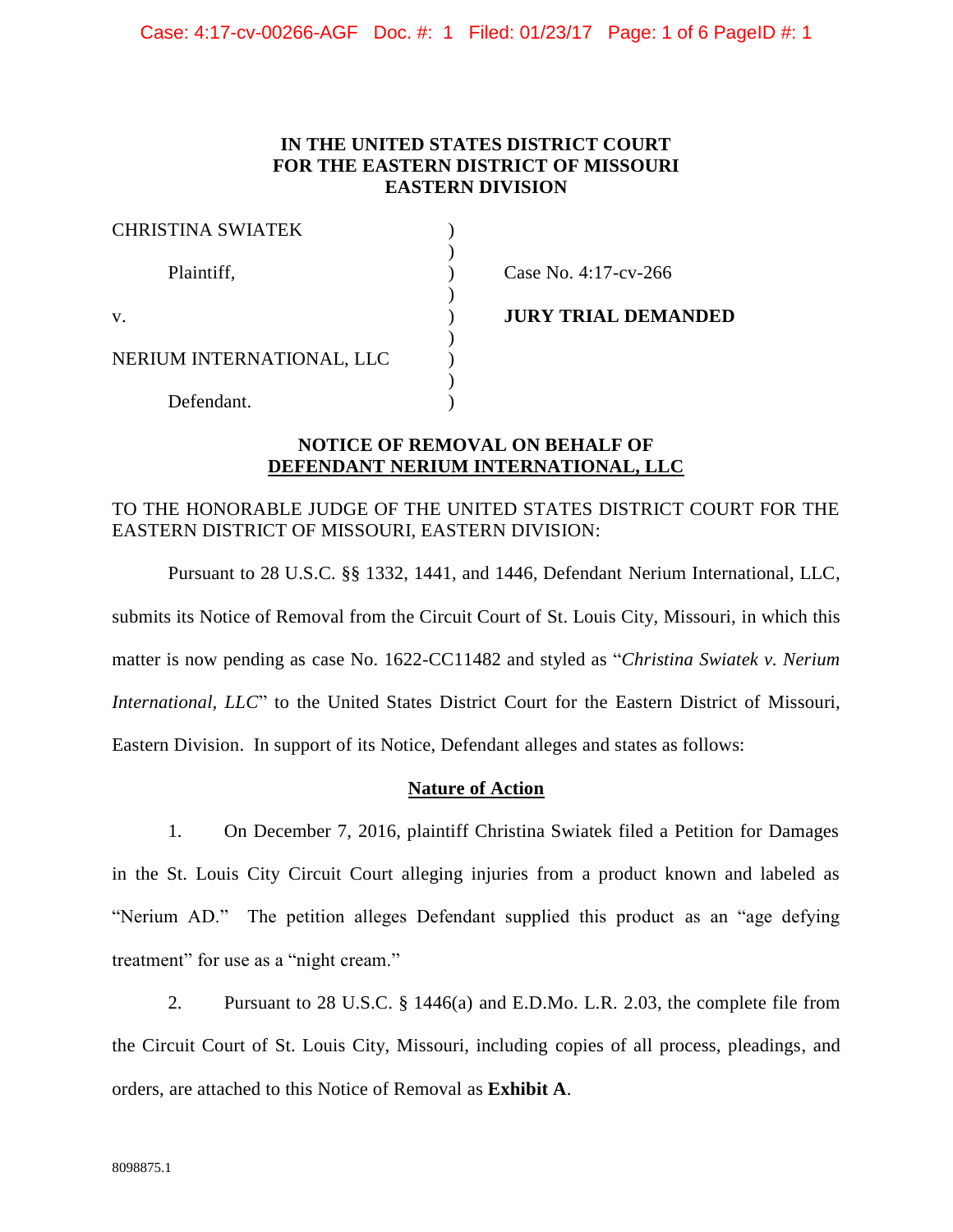#### Case: 4:17-cv-00266-AGF Doc. #: 1 Filed: 01/23/17 Page: 2 of 6 PageID #: 2

3. A Civil Cover Sheet has been prepared and is attached to this Notice of Removal as **Exhibit B**.

4. An Original Filing Form has been prepared and is attached to this Notice of Removal as **Exhibit C**.

5. A Disclosure of Organizational Interests Certificate will be filed concurrently with this Notice.

#### **Timeliness of Removal**

6. A Summons and the Petition for Damages were served on Defendant Nerium International, LLC, on December 22, 2016.

7. This Notice of Removal is being filed within 30 days after Defendant Nerium International, LLC, received the Petition for Damages and is therefore timely, pursuant to 28 U.S.C. § 1446(b).

#### **Amount in Controversy**

8. Plaintiff brings this action to recover economic and noneconomic damages Plaintiff allegedly experienced from the using the product "Nerium AD."

- 9. Plaintiff's Petition for Damages prays for the following damages:
	- a. "That as the direct and proximate result of the aforesaid breach by Defendant, Plaintiff has suffered painful, severe and permanent injuries to her face and neck, has incurred medical bills for treatment, is likely to incur further medical bills for treatment of her injuries, has been disfigured, has experienced and will continue to experience pain and mental anguish and has expended funds for additional ameliorative ointments, creams, and lotions. Plaintiff further suffered a loss of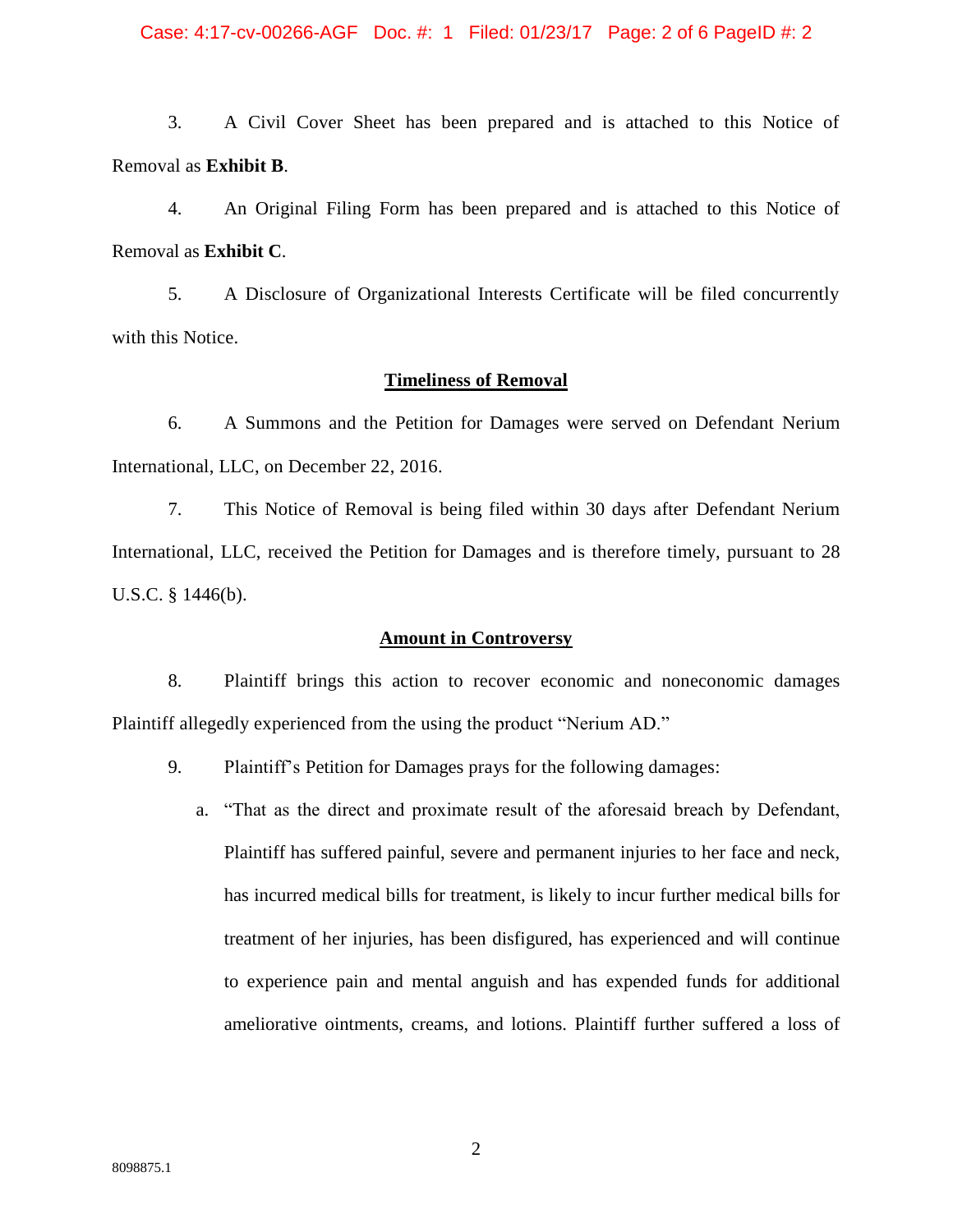# Case: 4:17-cv-00266-AGF Doc. #: 1 Filed: 01/23/17 Page: 3 of 6 PageID #: 3

normal life which will continue into the future." *See* Exhibit A, Petition, Count I at  $\P$  8, Count II, at  $\P$  8.

10. Plaintiff prays for a judgment in excess of \$25,000 on Counts I and II of her Petition for Damages. *See* Exhibit A, Petition.

11. Plaintiff also alleges "punitive or aggravated circumstances are warranted" as a result of conduct alleged in Count III of the Petition for Damages and requests an award of punitive damages "in excess of \$25,000." *See* Exhibit A, Petition, Count III, at ¶ 12.

12. Missouri law does not permit a party to specify damages in its petition other than to indicate a threshold for jurisdiction. *Lindsey v. Dillard's, Inc.*, 306 F.3d 596, 599 n.4 (8th Cir. 2002). Thus, Plaintiff's descriptions of alleged damages, as set forth in the preceding paragraphs, are consistent with the requirements of Missouri law.

13. There is no basis to conclude with legal certainty that Plaintiff's claim is for less than the jurisdictional minimum. *See Kopp v. Kopp*, 280 F.3d 883, 884 (8th Cir. 2002). Indeed, "the district court has subject matter jurisdiction in a diversity case when a fact finder could legally conclude, from the pleadings and proof adduced to the court before trial, that the damages that the plaintiff suffered are greater than \$75,000." *Id.* at 885.

14. Given Plaintiff's allegations of severe and permanent injuries, disfigurement, and loss of a normal life, her punitive damage allegations, and Missouri's prohibition against specifying a damages amount, the amount in controversy clearly exceeds the sum or value of \$75,000, exclusive of interest and costs.

#### **Diversity of Citizenship**

15. Complete diversity exists between the parties in this action.

3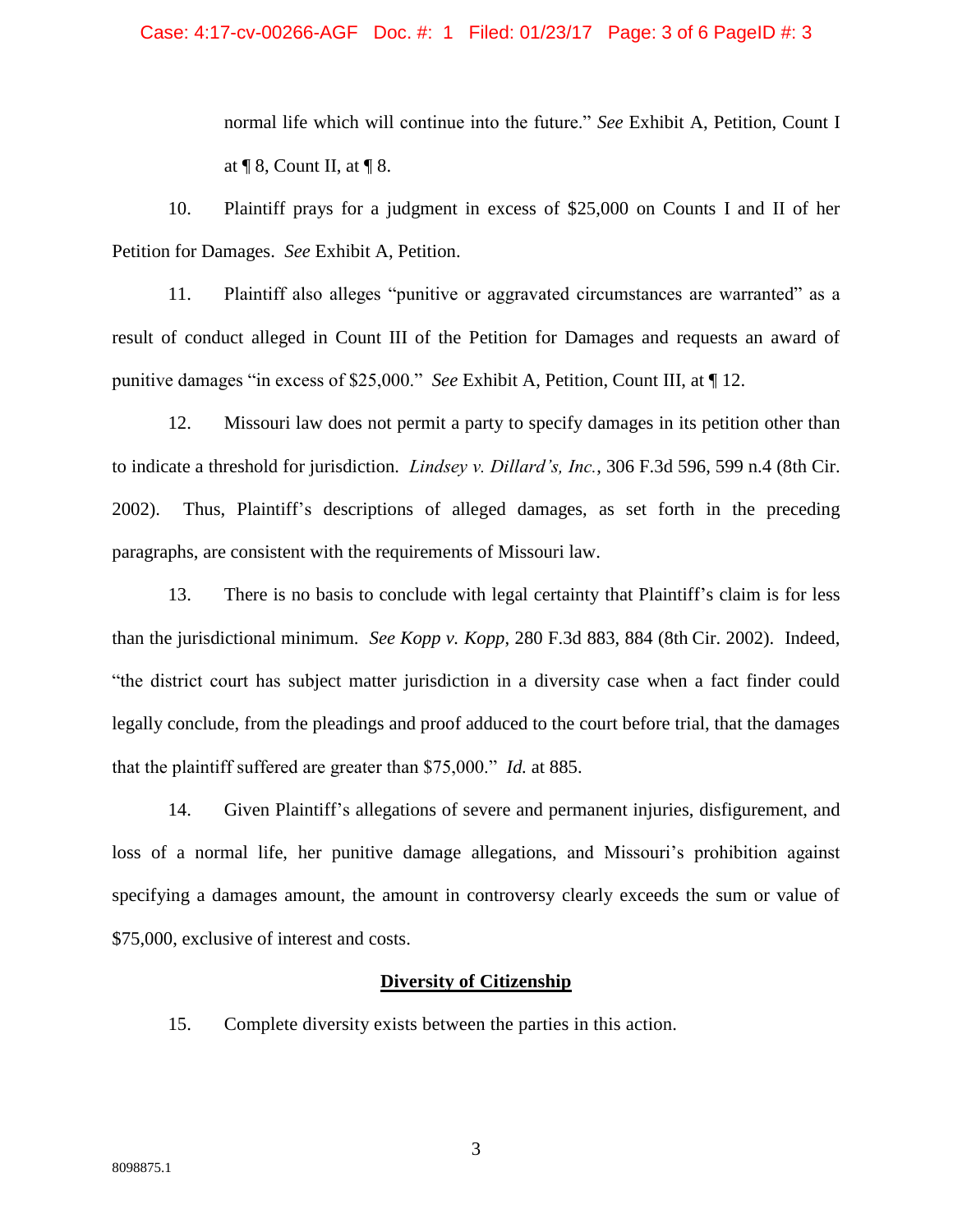#### Case: 4:17-cv-00266-AGF Doc. #: 1 Filed: 01/23/17 Page: 4 of 6 PageID #: 4

16. Complete diversity of citizenship exists where no defendant holds citizenship in the same state where any plaintiff holds citizenship. 28 U.S.C.  $\S$  1332(a)(1).

17. At the commencement of this action, and at the time of filing this Notice of Removal, Plaintiff was and is a citizen of Illinois. *See* Exhibit A, Petition, Count I at ¶ 1.

18. For purposes of diversity jurisdiction, the citizenship of a limited liability company such as Nerium International, LLC, is determined by the citizenship of its members. *E3 Biofuels, LLC v. Biothane, LLC*, 781 F.3d 972, 975 (8th Cir. 2015).

19. At the commencement of this action, and at the time of filing this Notice of Removal, all members of Nerium International, LLC, were and are citizens of Texas and Florida.

20. The following entities are members of Nerium International, LLC:

a. JO Products, LLC. (At the commencement of this action and at the time of filing this Notice of Removal, JO Products, LLC, was and is a Texas limited liability company whose sole member is Jeff Olson, a Florida citizen.)

b. Nerium SkinCare, Inc. (At the commencement of this action and at the time of filing this Notice of Removal, Nerium SkinCare, Inc., was and is a Texas citizen by virtue of the fact it is incorporated under the laws of Texas and has its principal place of business in San Antonio, Texas.)

21. Since Plaintiff is a citizen of Illinois, and all members of Nerium International, LLC, are citizens of Texas and Florida, complete diversity exists among the parties.

22. Accordingly, pursuant to 28 U.S.C. § 1332(a), complete diversity exists between the parties in this action since the Plaintiff and Defendant are citizens of different states and foreign states.

4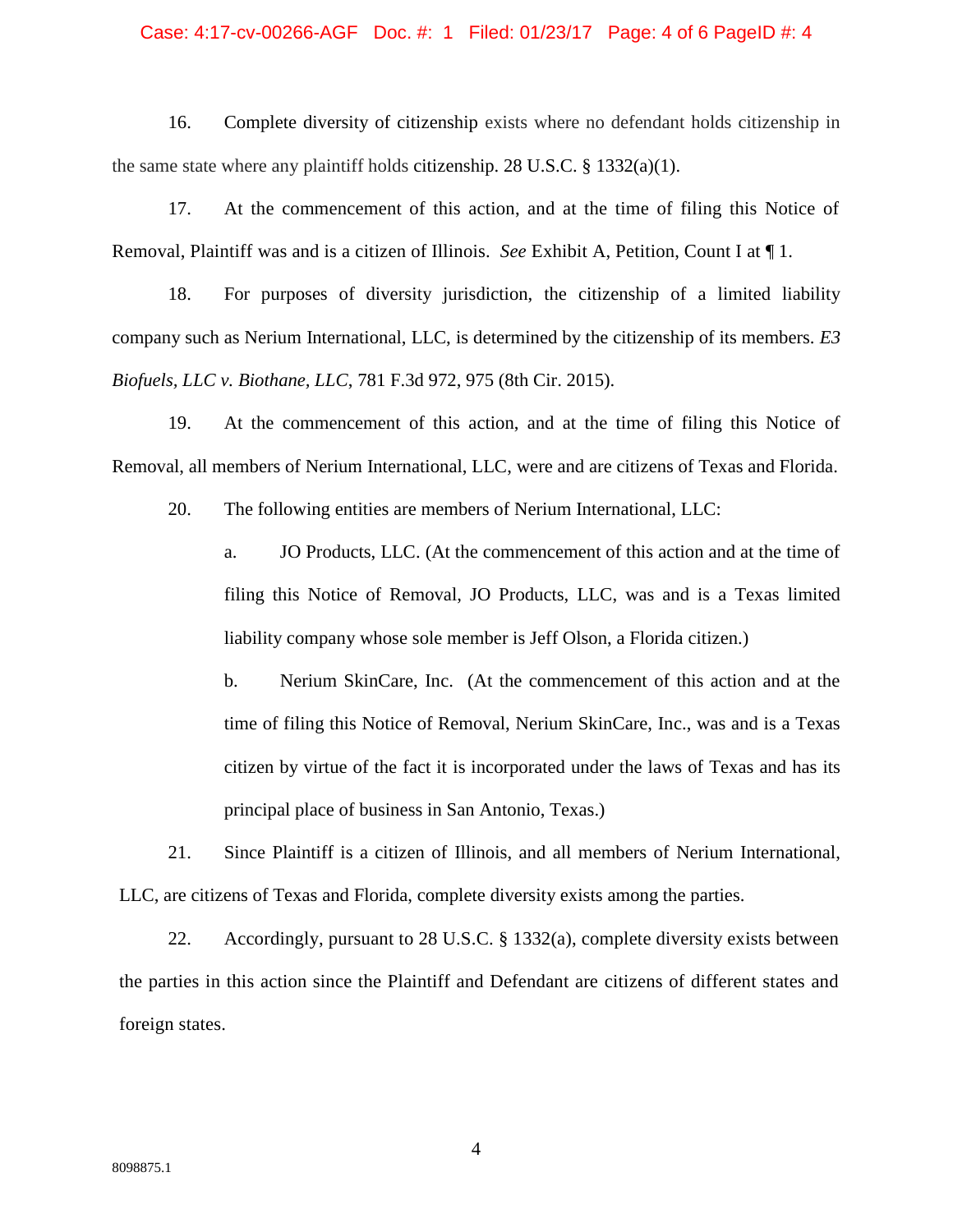## **Subject Matter Jurisdiction, Notice to Plaintiffs and to State Court, and Divisional Venue**

23. The United States District Court for the Eastern District of Missouri, Eastern Division, has original jurisdiction in this matter because there is diversity of citizenship between the parties and the amount in controversy exceeds \$75,000, exclusive of interest and costs. *See E3 Biofuels*, 781 F.3d at 975. Therefore, removal is proper, pursuant to 28 U.S.C. § 1332 and 28 U.S.C. § 1441(a).

24. Contemporaneously with the filing of this Notice of Removal, Defendant Nerium International, LLC, has separately filed a Notice to Plaintiff and to State Court informing Plaintiff and the Clerk of the Circuit Court of St. Louis City, Missouri, that this Notice of Removal is being filed in the United States District Court for the Eastern District of Missouri, Eastern Division. A copy of the Notice to Plaintiff and to State Court is attached to this Notice of Removal as **Exhibit D**.

25. Removal to the United States District Court for the Eastern District of Missouri, Eastern Division, is proper under 28 U.S.C. § 105(a)(1) and 28 U.S.C. § 1441(a), because the Circuit Court of St. Louis City, Missouri is located within the Eastern Division of the Eastern District.

WHEREFORE, Defendant Nerium International, LLC, hereby removes case No. 1622- CC11482 and styled as "*Christina Swiatek v. Nerium International, LLC*" from the Circuit Court of St. Louis City, Missouri, to the United States District Court for the Eastern District of Missouri, Eastern Division.

Dated January 23, 2017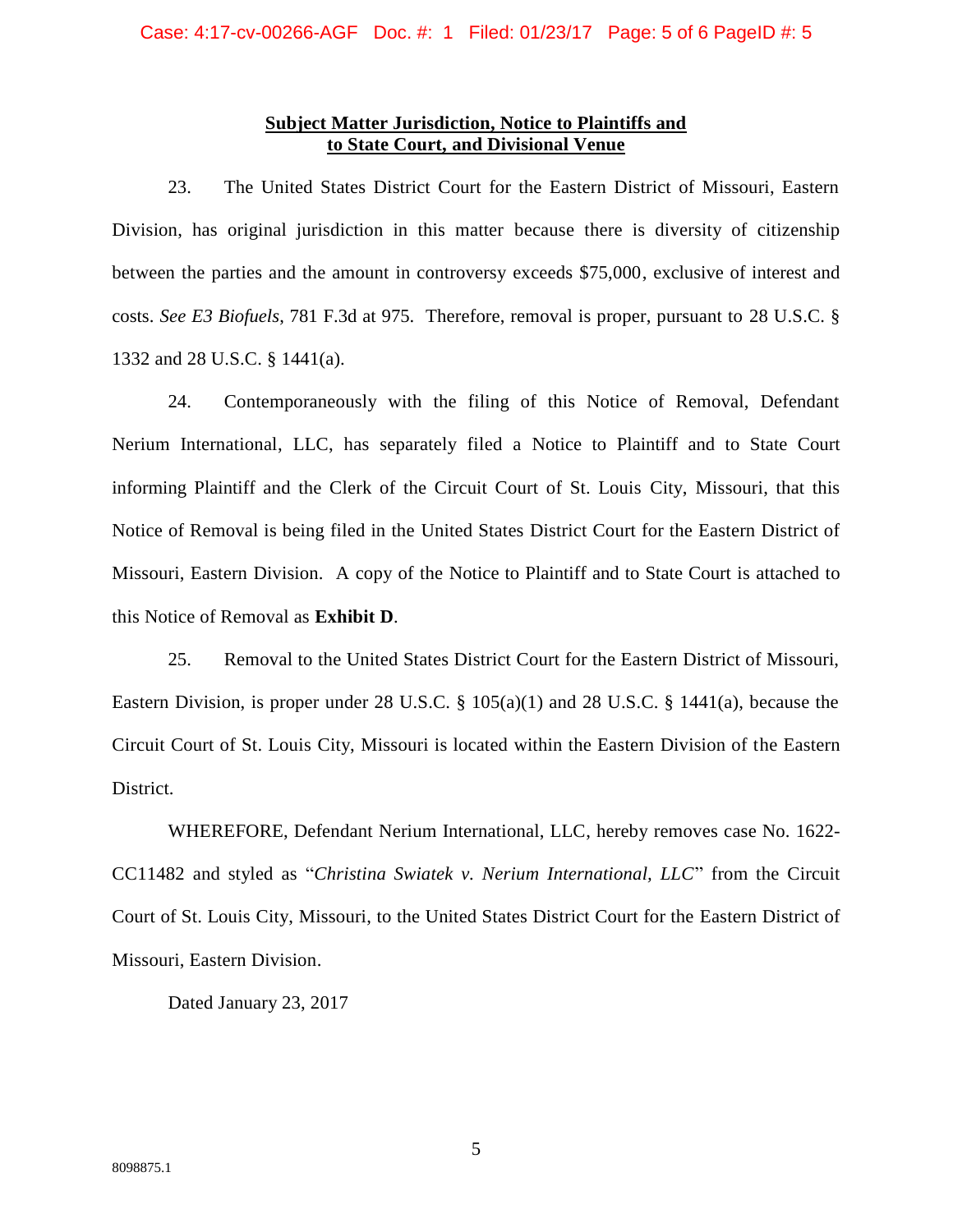Respectfully submitted,

*/s/ Stephen M. Strum*

Stephen M. Strum, #37133MO Andrew D. Ryan, #45924MO Laura J. Gust, #60945MO SANDBERG PHOENIX & VON GONTARD P.C. 600 Washington Avenue - 15th Floor St. Louis, MO 63101 Tel: 314-231-3332 Fax: 314-241-7604 [sstrum@sandbergphoenix.com](mailto:sstrum@sandbergphoenix.com) [aryan@sandbergphoenix.com](mailto:aryan@sandbergphoenix.com) [lgust@sandbergphoenix.com](mailto:lgust@sandbergphoenix.com)

# **ATTORNEYS FOR DEFENDANT NERIUM INTERNATIONAL, LLC**

# **CERTIFICATE OF SERVICE**

TO: Brian M. Wendler, Esq. WENDLER LAW, P.C. 900 Hillsboro Ave., Suite 10 Edwardsville, IL 62025 Phone: (618) 692-0011 Fax: (618) 692-0022

I hereby certify that, on January 23, 2017, I electronically filed the *NOTICE OF REMOVAL ON BEHALF OF NERIUM INTERNATIONAL, LLC* with the United States District Court for the Eastern District of Missouri, Eastern Division by using the CM/ECF system, and that I sent a copy by first-class U.S. mail, postage prepaid, to the attorney listed above.

By: */s/ Stephen M. Strum*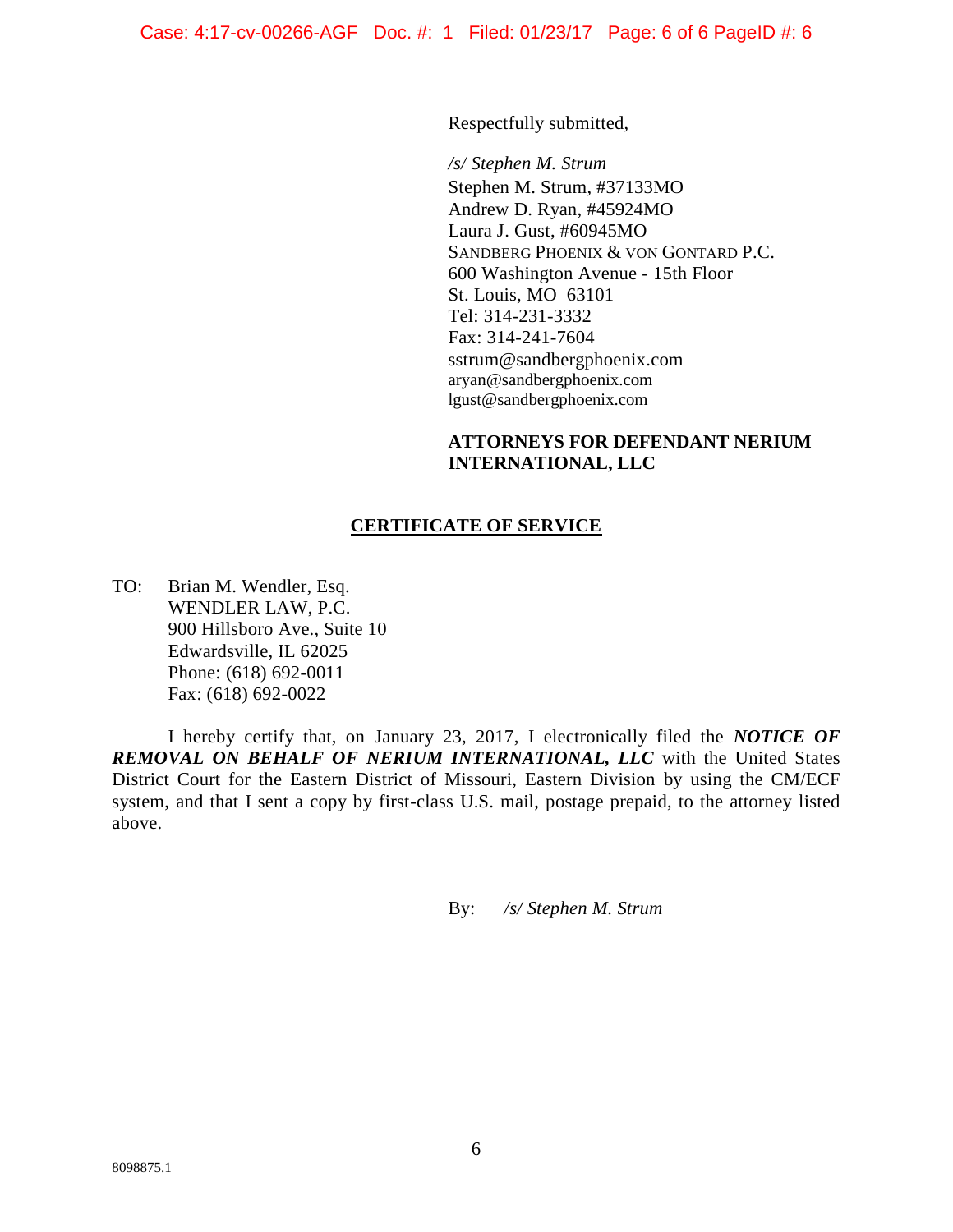Case: 4:17-cv-00266-AGF Doc. #: 1-1 Filed: 01/23/17 Page: 1 of 9 PageID #: 7

# 1622-CC11482

Electronically Filed - City of St. Louis - December 07, 2016 - 03:44 PM-

### **IN THE CIRCUIT COURT TWENTY SECOND JUDICIAL CIRCUIT CITY OF SAINT LOUIS, MISSOURI**

| <b>CHRISTINA SWIATEK,</b> |  |
|---------------------------|--|
| <b>Plaintiff,</b>         |  |
| v.                        |  |
| NERIUM INTERNATIONAL, LLC |  |
| Defendant.                |  |
| Serve Defendant at:       |  |
| Nerium International, LLC |  |
| 4006 Belt Line Road       |  |

Addison, TX 75001

Cause No.

Div. No.

**JURY TRIAL DEMANDED** 

#### PETITION FOR DAMAGES

# **COUNT I**

COMES NOW, the plaintiff, Christina Swiatek, by and through her undersigned counsel, and for her cause of action against the defendant, Nerium International, LLC ("Nerium") states as follows:

That at all times relevant hereto the Plaintiff was and remains a resident and  $1.$ citizen of Madison County, Illinois. The injuries in issue were sustained in Madison County, Illinois, from a product supplied in Missouri.

That the Defendant, Nerium, is a corporation with its principal place of business  $2.$ in Texas. Nerium does business in St. Louis City. Nerium does not have a registered agent in Missouri and, therefore, venue is proper in St Louis City where Defendant does business and has sales representatives.

That defendant, Nerium, supplied, distributed and placed into the stream of  $3.$ commerce for profit or other benefit a product known and labeled as "Nerium AD." Defendant

> Cause No. Page 1 of 5

**EXHIBIT A**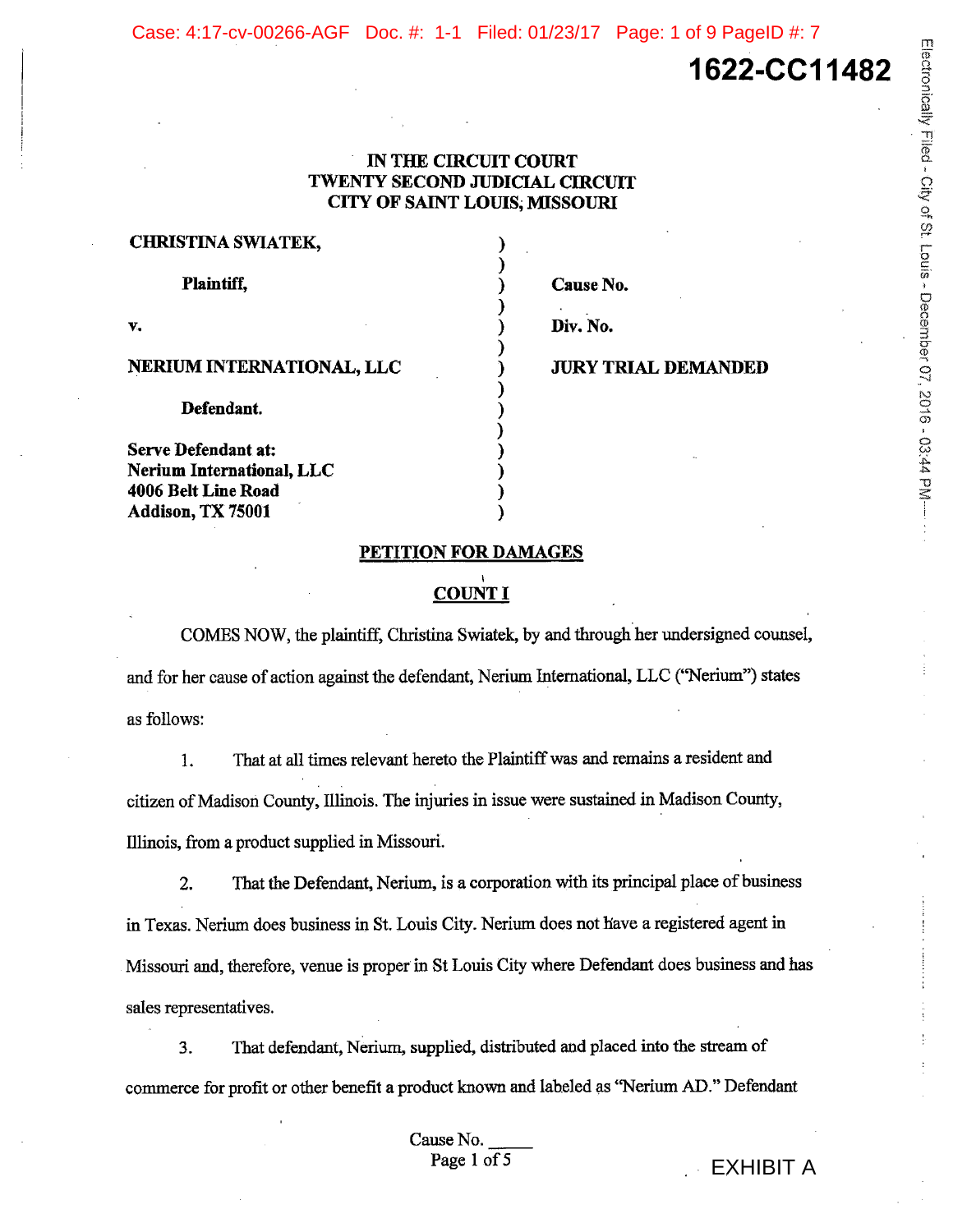#### Case: 4:17-cv-00266-AGF Doc. #: 1-1 Filed: 01/23/17 Page: 2 of 9 PageID #: 8

supplied said product as an "age defying treatment" for use as a "night cream." The product was supplied to Plaintiff in the same condition as when it left Defendant's control.

 $\overline{4}$ . That Defendant's aforesaid product was distributed to Plaintiff by an agent or employee of Defendant while acting the scope of the agency or employee relationship. Said employees and agents of Defendant are also known as "Brand Partners".

 $5<sub>1</sub>$ That Plaintiff used the aforesaid product as directed and intended.

 $6<sub>l</sub>$ That based upon the above, Defendant owed a duty and to all other similarly situated users of its product to supply a product that was not unsafe, not unreasonably dangerous and not defective.

7. That in violation of the aforesaid duty, Defendant supplied a product that was unsafe, unreasonably dangerous and/or defective in one or more of the following respects:

- the product was unduly susceptible to cause chemical burns, irritation, and a) permanent skin damage when used as directed, intended, and/or in a reasonably foreseeable fashion; or
- the product was not supplied with adequate warnings of health consequences or  $b)$ instructions to advise against using as directed and/or to suggest spot testing prior to use.

That as direct and proximate result of the aforesaid breach by Defendant, Plaintiff 8. has suffered painful, severe and permanent injuries to her face and neck, has incurred medical bills for treatment, is likely to incur further medical bills for treatment of her injuries, has been disfigured, has experienced and will continue to experience pain and mental anguish and has expended funds for additional ameliorative ointments, creams, and lotions. Plaintiff further suffered a loss of normal life which will continue into the future.

WHEREFORE, Plaintiff prays for a judgement in her favor for an amount in excess of \$25,000.00 (TWENTY FIVE THOUSAND DOLLARS) and for costs of this action.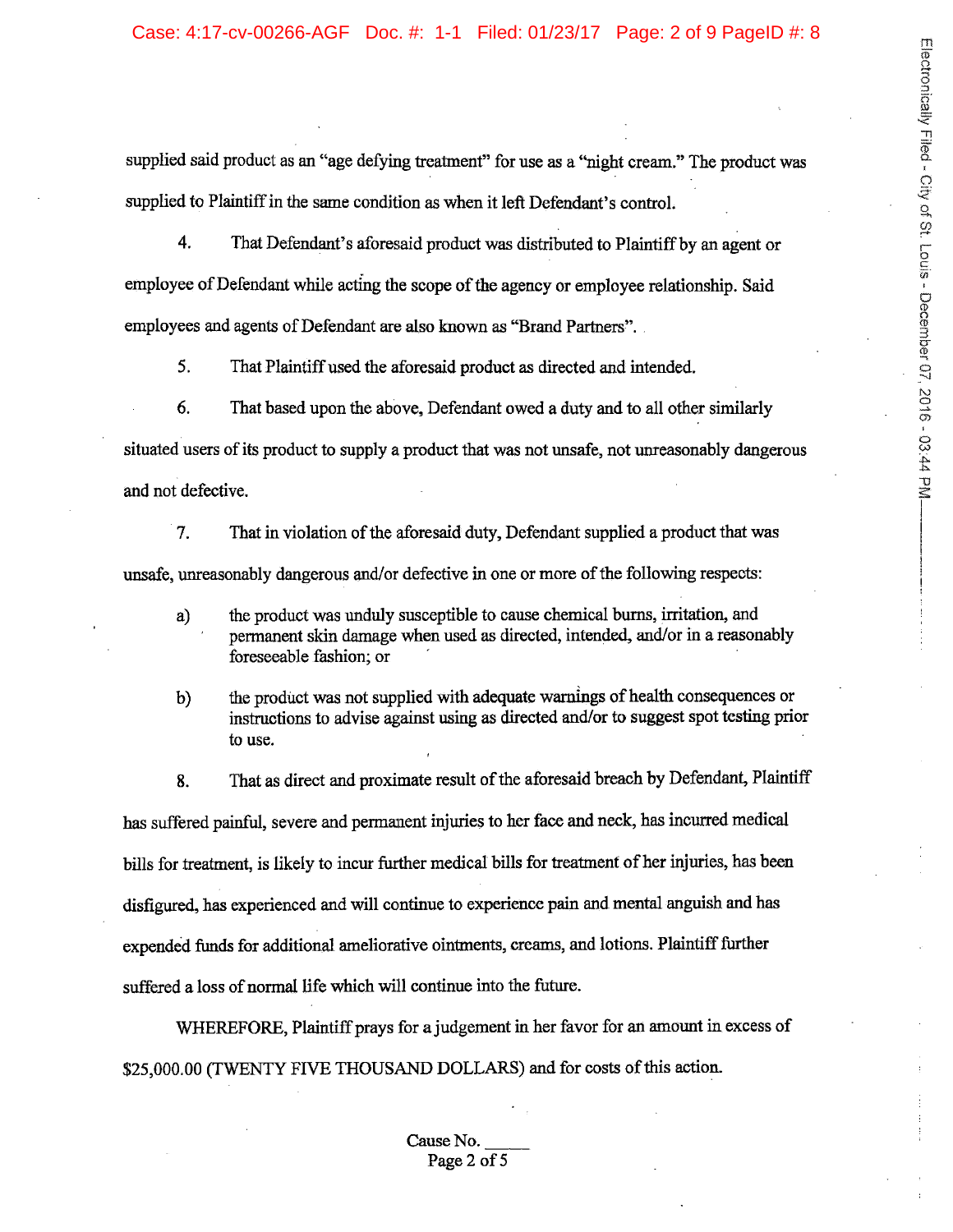#### **COUNT II**

COMES NOW, the plaintiff, Christina Swiatek, by and through her undersigned counsel. and for her cause of action against the defendant, Nerium International, LLC ("Nerium") states as follows:

 $1-5.$ Plaintiff repeats, realleges, and incorporates herein paragraphs 1-5 of Count I as paragraphs 1-5 of this Count.

6. That based upon the above, Defendant owed a duty to Plaintiff and to all other similarly situated users of its products to test the product prior to sale, to properly train its sales personnel, to supply proper warnings with its products, and/or to supply proper instructions for use with its products.

7. That in violation of the above duties, Defendant:

- failed to properly test its product to determine if it was unduly likely to  $a)$ cause damage to the skin of users;
- failed to properly train its sales personnel to require such persons provide b) full and complete warnings and instructions;
- failed to supply instructions with its product to advise users they should  $c)$ spot test and/or use initially for a limited duration rather than over-night; and/or
- failed to supply warnings with its product to advise users that the product d) could cause chemical burns, skin damage, and/or other adverse reactions.

That as direct and proximate result of the aforesaid breach by Defendant, Plaintiff 8. has suffered painful, severe and permanent injuries to her face and neck, has incurred medical bills for treatment, is likely to incur further medical bills for treatment of her injuries, has been disfigured, has experienced and will continue to experience pain and mental anguish and has expended funds for additional ameliorative ointments, creams, and lotions. Plaintiff further suffered a loss of normal life which will continue into the future.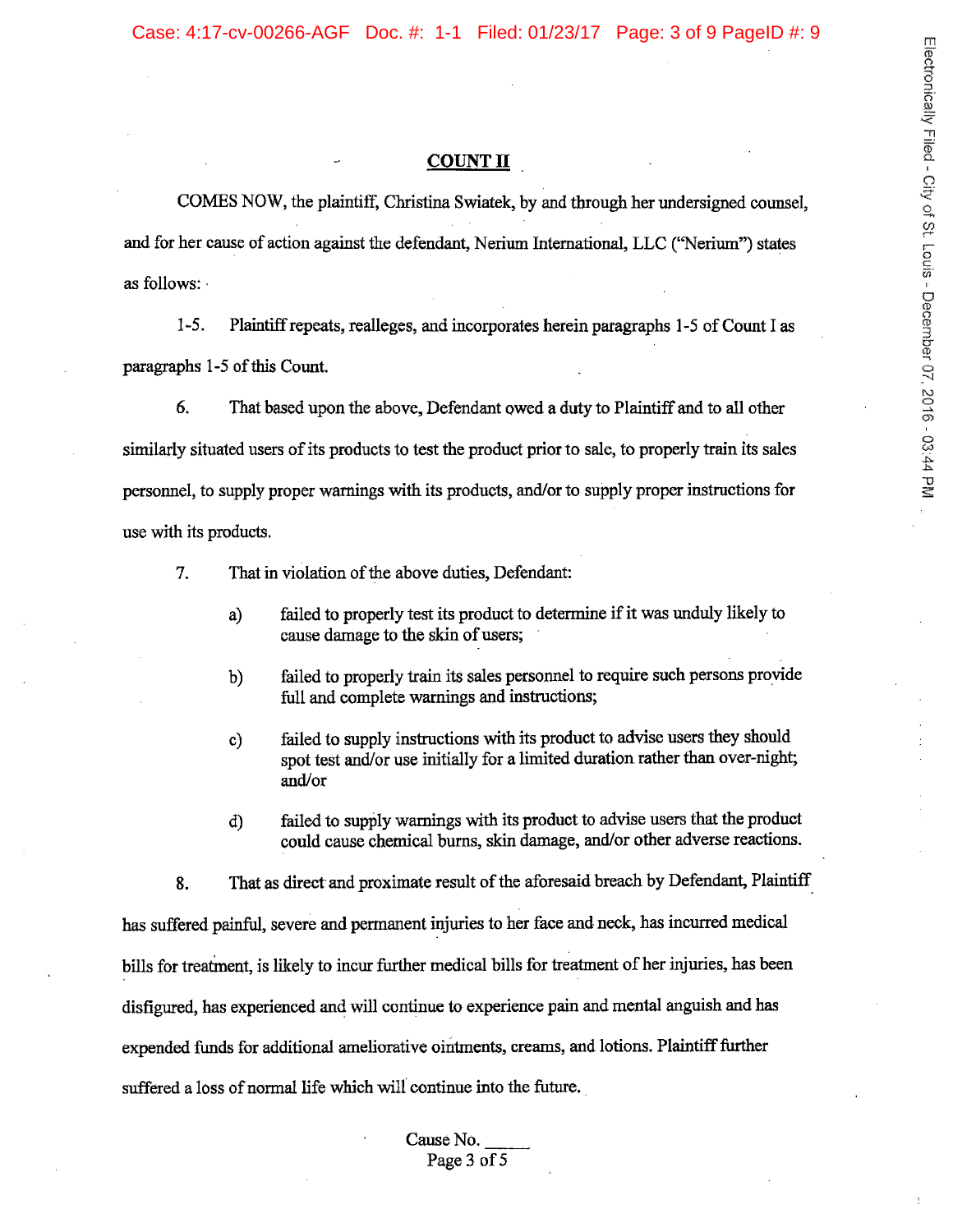WHEREFORE, Plaintiff prays for a judgement in her favor for an amount in excess of \$25,000.00 (TWENTY FIVE THOUSAND DOLLARS) and for costs of this action.

#### **COUNT III**

COMES NOW, the plaintiff, Christina Swiatek, by and through her undersigned counsel. and for her cause of action against the defendant, Nerium International, LLC ("Nerium") states as follows:

 $1 - 8$ . Plaintiff repeats, realleges, and incorporates herein paragraphs 1-8 of Count I as paragraphs 1-8 of this Count.

9-11. Plaintiff repeats, realleges, and incorporates herein paragraphs 6-8 of Count II as paragraphs 9-11 of this Count.

That at all times relevant hereto, Defendant was aware that users of its product 11. had reported adverse and severe reactions to the product in question. Defendant failed to inform its consumers of such prior reported events and failed to notify its sales representatives of same. Defendant further encouraged its sales representatives to continue supplying the product while Defendant suppressed and/or withheld the adverse reaction reports. Defendant additionally trained or encouraged its sales representatives, a/k/a Brand Partners, to attempt to persuade consumers who experienced adverse reactions to remain silent about such reactions. Defendant did all of the above in conscious disregard for the safety, comfort, and wellbeing of its customers, so that Defendant could continue reaping financial benefits from the sale and distribution of the product. Defendant placed profits above safety.

That, based upon the above, punitive or aggravated damages are warranted.  $12.$ WHEREFORE, Plaintiff prays for a judgment for an amount in excess of \$25,000.00 (TWENTY FIVE THOUSAND DOLLARS) in compensatory damages and for an amount in

> Cause No. Page 4 of 5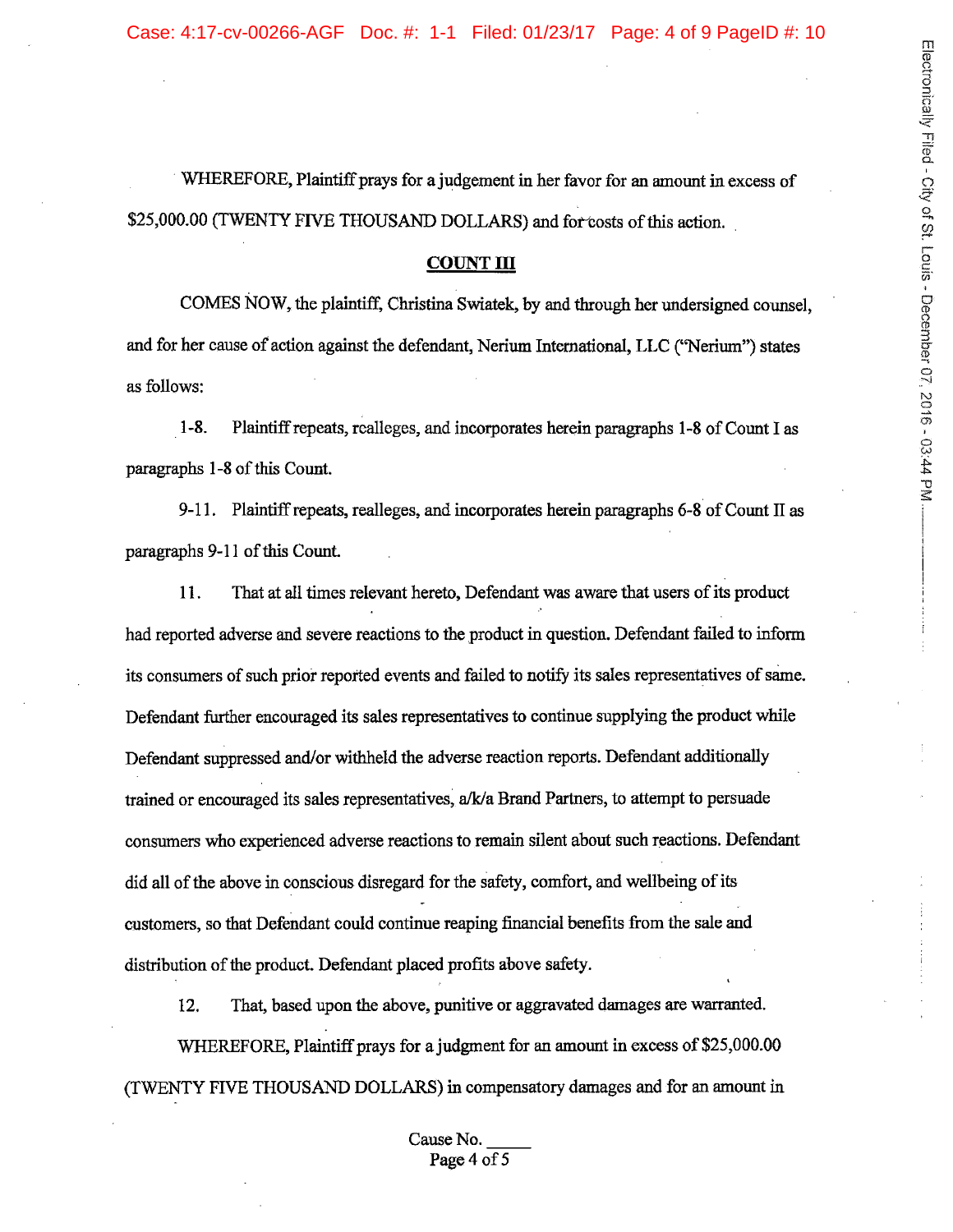excess of \$25,000.00 (TWENTY FIVE THOUSAND DOLLARS) in aggravated or punitive damages, for her costs, and for such other or further relief deemed just.

# PLAINTIFF PRAYS FOR TRIAL BY JURY.

Respectfully Submitted,

WENDLER LAW, P.C. By:

Brian M. Wendler #39151 900 Hillsboro Ave., Suite 10 Edwardsville, IL 62025 Ph: (618) 692-0011 Fx: (618) 692-0022 Attorney for Plaintiff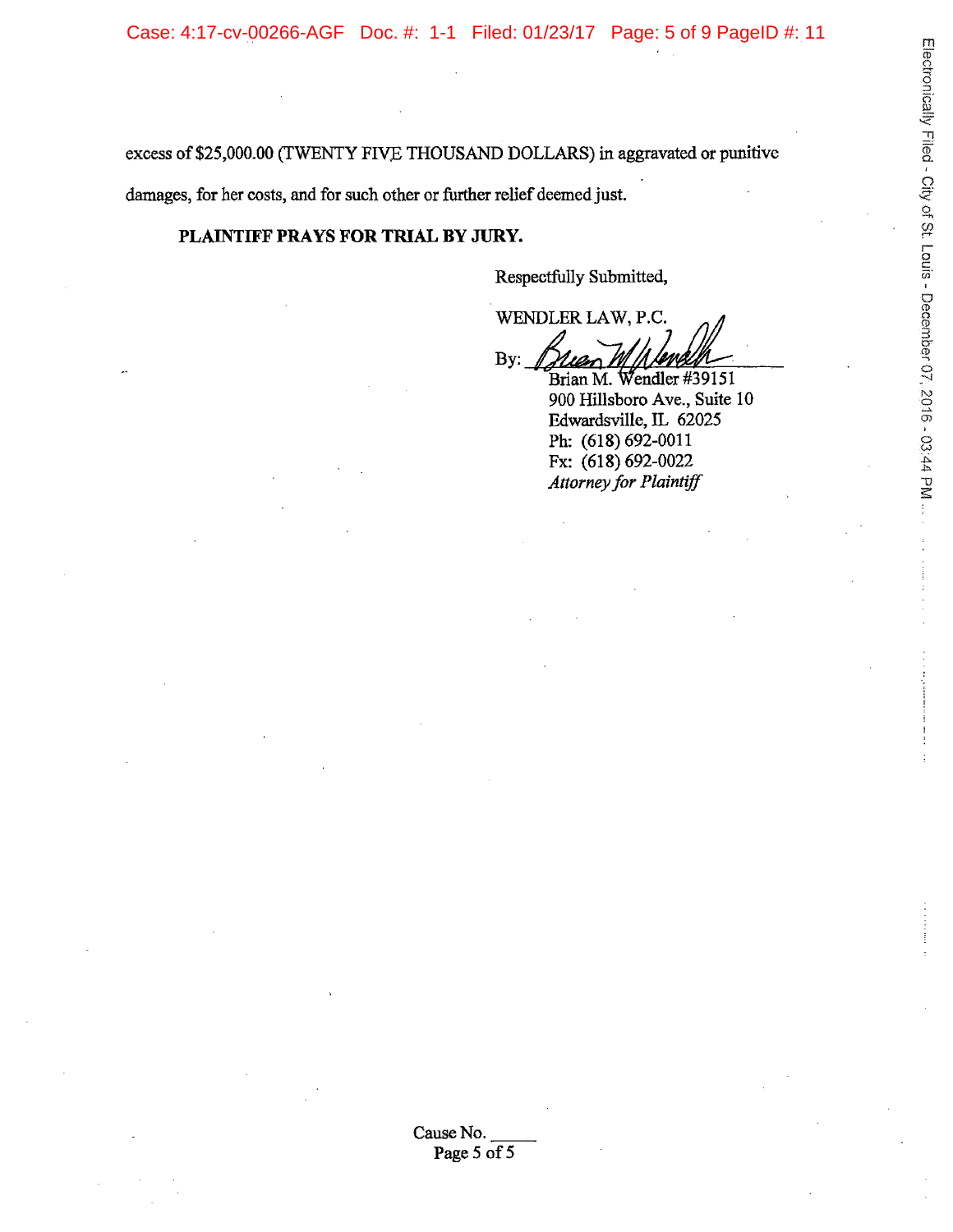

# IN THE 22ND JUDICIAL CIRCUIT COURT OF CITY OF ST LOUIS, MISSOURI

| Judge or Division:                              |                                                    | Case Number: 1622-CC11482                                                                                                                                                                                                                                                                                                                                                                                      |                      |                   |
|-------------------------------------------------|----------------------------------------------------|----------------------------------------------------------------------------------------------------------------------------------------------------------------------------------------------------------------------------------------------------------------------------------------------------------------------------------------------------------------------------------------------------------------|----------------------|-------------------|
| BRYAN L HETTENBACH                              |                                                    |                                                                                                                                                                                                                                                                                                                                                                                                                |                      |                   |
| Plaintiff/Petitioner:                           |                                                    | Plaintiff's/Petitioner's Attorney/Address:                                                                                                                                                                                                                                                                                                                                                                     |                      |                   |
| <b>CHRISTINA SWIATEK</b>                        |                                                    | <b>BRIAN M. WENDLER</b>                                                                                                                                                                                                                                                                                                                                                                                        |                      | Process Server 1  |
|                                                 |                                                    | 900 HILLSBORO<br><b>SUITE 10</b>                                                                                                                                                                                                                                                                                                                                                                               |                      |                   |
|                                                 | VS.                                                | EDWARDSVILLE, IL 62025                                                                                                                                                                                                                                                                                                                                                                                         |                      | Process Server 2  |
| Defendant/Respondent:                           |                                                    | Court Address:                                                                                                                                                                                                                                                                                                                                                                                                 |                      |                   |
| NERIUM INTERNATIONAL LLC                        |                                                    | CIVIL COURTS BUILDING                                                                                                                                                                                                                                                                                                                                                                                          |                      | Process Server 3  |
| Nature of Suit:                                 |                                                    | <b>10 N TUCKER BLVD</b>                                                                                                                                                                                                                                                                                                                                                                                        |                      |                   |
| CC Pers Injury-Prod Liab                        |                                                    | SAINT LOUIS, MO 63101                                                                                                                                                                                                                                                                                                                                                                                          |                      | (Date File Stamp) |
|                                                 |                                                    | <b>Summons for Personal Service Outside the State of Missouri</b>                                                                                                                                                                                                                                                                                                                                              |                      |                   |
|                                                 |                                                    | (Except Attachment Action)                                                                                                                                                                                                                                                                                                                                                                                     |                      |                   |
|                                                 | The State of Missouri to: NERIUM INTERNATIONAL LLC |                                                                                                                                                                                                                                                                                                                                                                                                                |                      |                   |
|                                                 | Alias:                                             |                                                                                                                                                                                                                                                                                                                                                                                                                |                      |                   |
| <b>4006 BELT LINE ROAD</b><br>ADDISON, TX 75001 |                                                    |                                                                                                                                                                                                                                                                                                                                                                                                                | <b>DALLAS COUNTY</b> |                   |
| <i>COURT SEAL OF</i>                            | for the relief demanded in this action.            | You are summoned to appear before this court and to file your pleading to the petition, copy of which is attached, and to serve<br>a copy of your pleading upon the attorney for the Plaintiff/Petitioner at the above address all within 30 days after service of this<br>summons upon you, exclusive of the day of service. If you fail to file your pleading, judgment by default will be taken against you |                      |                   |
|                                                 | <b>December 7, 2016</b>                            |                                                                                                                                                                                                                                                                                                                                                                                                                | Thomas /Hoeppinger   |                   |
|                                                 | <b>Date</b>                                        | Thomas Kloeppinger                                                                                                                                                                                                                                                                                                                                                                                             |                      |                   |
| <b>CITY OF ST LOUIS</b>                         | Further Information:                               | Circuit Clerk                                                                                                                                                                                                                                                                                                                                                                                                  |                      |                   |
|                                                 |                                                    | <b>Officer's or Server's Affidavit of Service</b>                                                                                                                                                                                                                                                                                                                                                              |                      |                   |
| I certify that:                                 |                                                    |                                                                                                                                                                                                                                                                                                                                                                                                                |                      |                   |
| 1.<br>2.<br>My official title is                |                                                    | I am authorized to serve process in civil actions within the state or territory where the above summons was served.                                                                                                                                                                                                                                                                                            | of County,           | (state).          |
| 3.                                              | I have served the above summons by: (check one)    |                                                                                                                                                                                                                                                                                                                                                                                                                |                      |                   |
|                                                 |                                                    | delivering a copy of the summons and a copy of the petition to the Defendant/Respondent.                                                                                                                                                                                                                                                                                                                       |                      |                   |
|                                                 |                                                    | leaving a copy of the summons and a copy of the petition at the dwelling place or usual abode of the Defendant/Respondent with<br>, a person of the Defendant's/Respondent's family over the age of 15 years.                                                                                                                                                                                                  |                      |                   |
|                                                 | <u> 1989 - Johann Barn, amerikansk politiker (</u> | (for service on a corporation) delivering a copy of the summons and a copy of the petition to                                                                                                                                                                                                                                                                                                                  | (name)               | (title).          |
|                                                 | other (describe)                                   |                                                                                                                                                                                                                                                                                                                                                                                                                |                      |                   |
| Served at                                       |                                                    |                                                                                                                                                                                                                                                                                                                                                                                                                |                      | (address)         |
| in                                              | County,                                            | (state), on                                                                                                                                                                                                                                                                                                                                                                                                    | (date) at            | (time).           |

|                             | Printed Name of Sheriff or Server | Signature of Sheriff or Server                                                                                                                                                                                                                                                                                                                                                                      |
|-----------------------------|-----------------------------------|-----------------------------------------------------------------------------------------------------------------------------------------------------------------------------------------------------------------------------------------------------------------------------------------------------------------------------------------------------------------------------------------------------|
| (Seal)                      | I am: (check one)                 | <b>Subscribed and Sworn To me before this</b><br>(month)<br>(dav)<br>(year)<br>the clerk of the court of which affiant is an officer.<br>the judge of the court of which affiant is an officer.<br>authorized to administer oaths in the state in which the affiant served the above summons.<br>(use for out-of-state officer)<br>authorized to administer oaths. (use for court-appointed server) |
|                             |                                   | Signature and Title                                                                                                                                                                                                                                                                                                                                                                                 |
| Service Fees, if applicable |                                   |                                                                                                                                                                                                                                                                                                                                                                                                     |
| <b>Summons</b>              |                                   |                                                                                                                                                                                                                                                                                                                                                                                                     |
| Non Est                     |                                   |                                                                                                                                                                                                                                                                                                                                                                                                     |
| Mileage                     |                                   | miles $\omega$ \$<br>per mile)                                                                                                                                                                                                                                                                                                                                                                      |
| Total                       |                                   |                                                                                                                                                                                                                                                                                                                                                                                                     |
|                             |                                   | See the following page for directions to clerk and to officer making return on service of summons.                                                                                                                                                                                                                                                                                                  |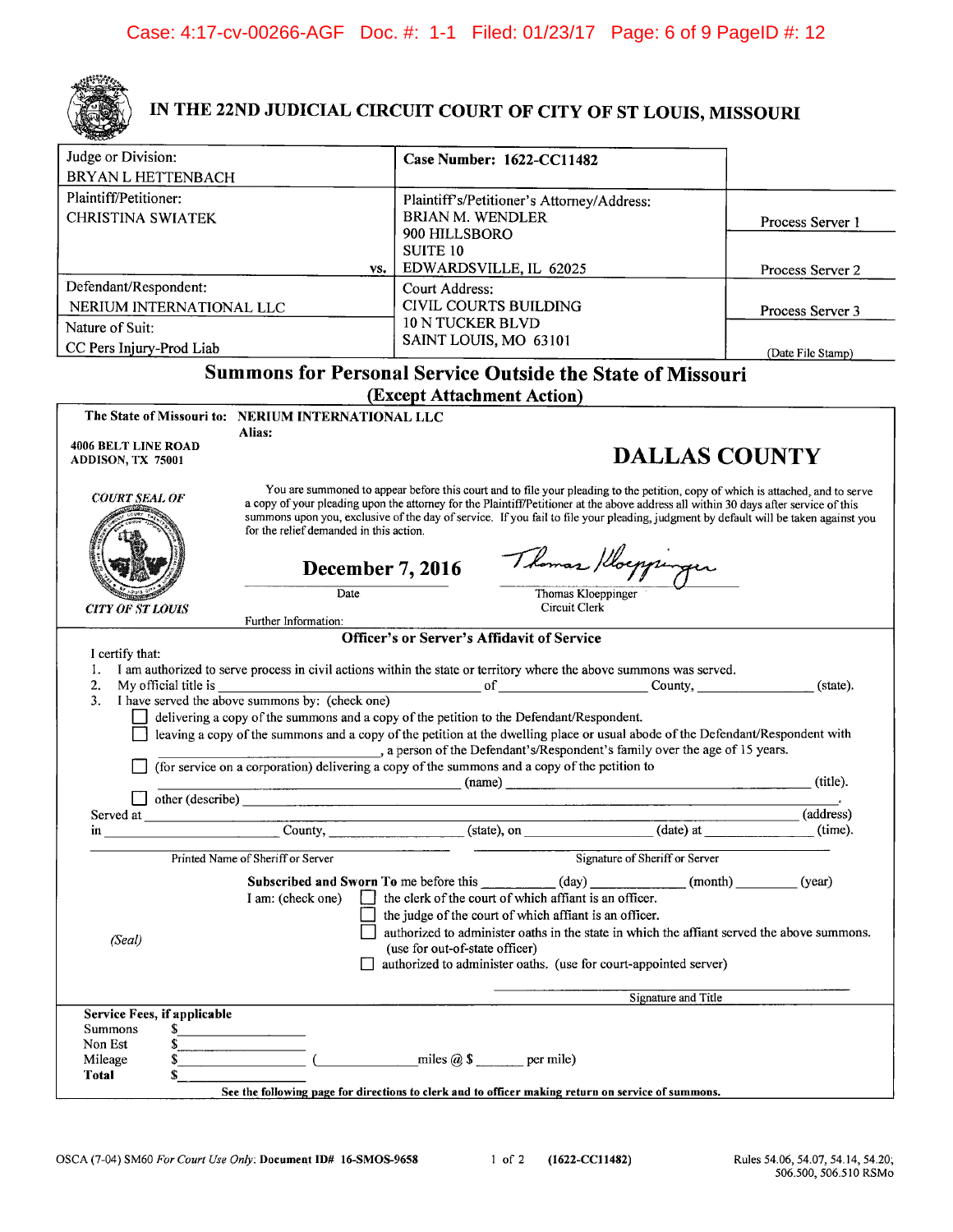#### **Directions to Clerk**

Personal service outside the State of Missouri is permitted only upon certain conditions set forth in Rule 54. The clerk should insert in the summons the names of only the Defendant/Respondent or Defendants/Respondents who are to be personally served by the officer to whom the summons is delivered. The summons should be signed by the clerk or deputy clerk under the seal of the court and a copy of the summons and a copy of the petition for each Defendant/Respondent should be mailed along with the original summons to the officer who is to make service. The copy of the summons may be a carbon or other copy and should be signed and sealed in the same manner as the original but it is unnecessary to certify that the copy is a true copy. The copy of the motion may be a carbon or other copy and should be securely attached to the copy of the summons but need not be certified a true copy. If the Plaintiff's/Petitioner has no attorney, the Plaintiff's/Petitioner's address and telephone number should be stated in the appropriate square on the summons. This form is not for use in attachment actions. (See Rule 54.06, 54.07 and 54.14)

#### Directions to Officer Making Return on Service of Summons

A copy of the summons and a copy of the motion must be served on each Defendant/Respondent. If any Defendant/Respondent refuses to receive the copy of the summons and motion when offered, the return shall be prepared accordingly so as to show the offer of the officer to deliver the summons and motion and the Defendant's/Respondent's refusal to receive the same.

Service shall be made: (1) On Individual. On an individual, including an infant or incompetent person not having a legally appointed guardian, by delivering a copy of the summons and motion to the individual personally or by leaving a copy of the summons and motion at the individual's dwelling house or usual place of abode with some person of the family over 15 years of age, or by delivering a copy of the summons and petition to an agent authorized by appointment or required by law to receive service of process; (2) On Guardian. On an infant or incompetent person who has a legally appointed guardian, by delivering a copy of the summons and motion to the guardian personally; (3) On Corporation, Partnership or Other Unincorporated Association. On a corporation, partnership or unincorporated association, by delivering a copy of the summons and motion to an officer, partner, or managing or general agent, or by leaving the copies at any business office of the Defendant/Respondent with the person having charge thereof or by delivering copies to its registered agent or to any other agent authorized by appointment or required by law to receive service of process; (4) On Public or Quasi-Public Corporation or Body. Upon a public, municipal, governmental or quasi-public corporation or body in the case of a county, to the mayor or city clerk or city attorney in the case of a city, to the chief executive officer in the case of any public, municipal, governmental, or quasi-public corporation or body or to any person otherwise lawfully so designated.

Service may be made by an officer or deputy authorized by law to serve process in civil actions within the state or territory where such service is made.

Service may be made in any state or territory of the United States. If served in a territory, substitute the word "territory" for the word "state."

The office making the service must swear an affidavit before the clerk, deputy clerk, or judge of the court of which the person is an officer or other person authorized to administer oaths. This affidavit must state the time, place, and manner of service, the official character of the affiant, and the affiant's authority to serve process in civil actions within the state or territory where service is made.

Service must not be made less than ten days nor more than 30 days from the date the Defendant/Respondent is to appear in court. The return should be made promptly and in any event so that it will reach the Missouri Court within 30 days after service.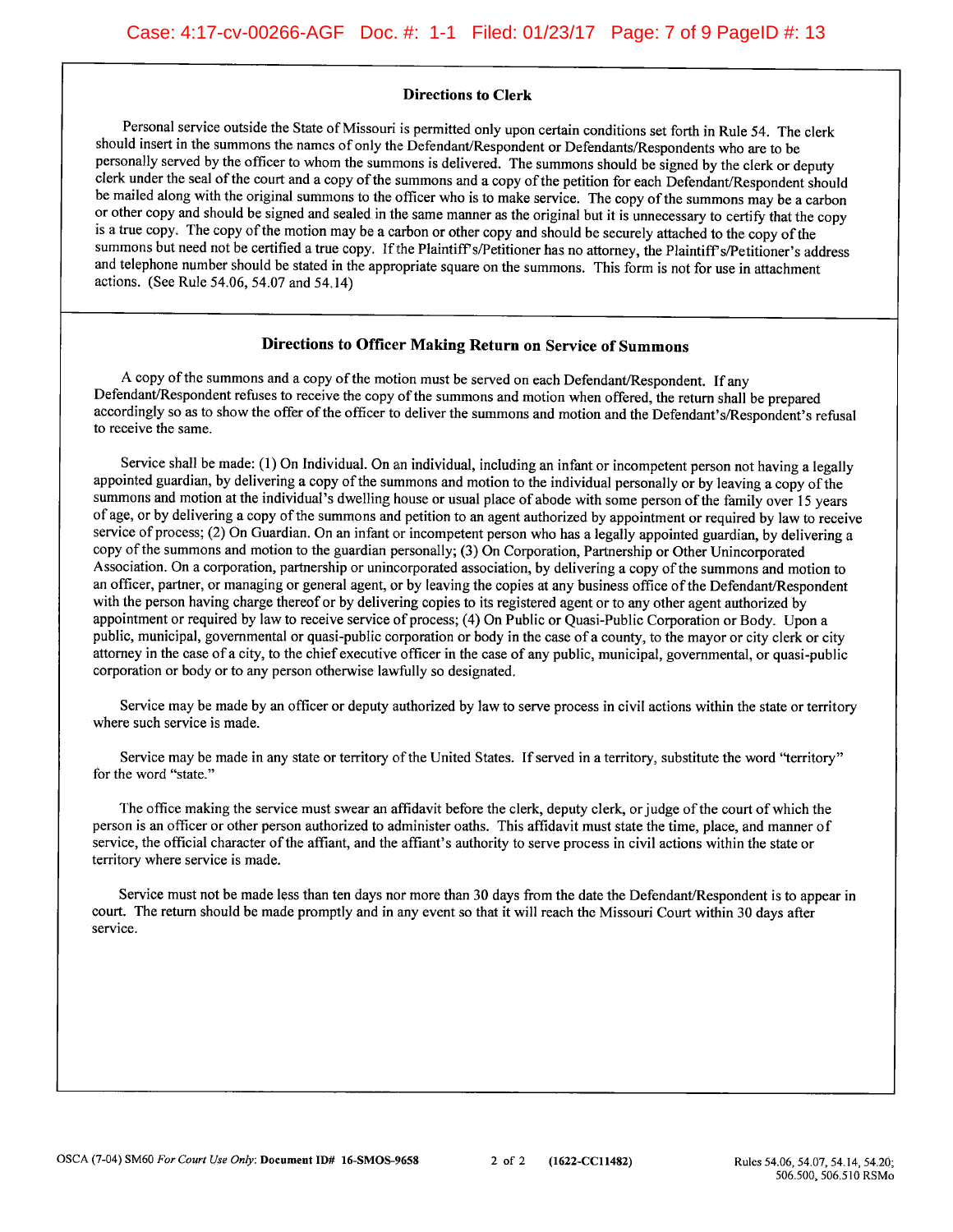|                                                                                                 | IN THE 22ND JUDICIAL CIRCUIT COURT OF CITY OF ST LOUIS, MISSOURI                                                                                                                                                                                                            |                                     | Tames Mosley Many.                                                                         |
|-------------------------------------------------------------------------------------------------|-----------------------------------------------------------------------------------------------------------------------------------------------------------------------------------------------------------------------------------------------------------------------------|-------------------------------------|--------------------------------------------------------------------------------------------|
| Judge or Division:                                                                              | Case Number: 1622-CC11482                                                                                                                                                                                                                                                   |                                     |                                                                                            |
| <b>BRYAN L HETTENBACH</b><br>Plaintiff/Petitioner:                                              | Plaintiff's/Petitioner's Attorney/Address:                                                                                                                                                                                                                                  |                                     |                                                                                            |
| CHRISTINA SWIATEK                                                                               | <b>BRIAN M. WENDLER</b>                                                                                                                                                                                                                                                     |                                     | Process Server 1                                                                           |
|                                                                                                 | 900 HILLSBORO<br>SUITE <sub>10</sub>                                                                                                                                                                                                                                        |                                     |                                                                                            |
|                                                                                                 | EDWARDSVILLE, IL 62025<br>YS.                                                                                                                                                                                                                                               |                                     | Process Server 2                                                                           |
| Defendant/Respondent:                                                                           | Court Address:                                                                                                                                                                                                                                                              |                                     | Process Server 3                                                                           |
| NERIUM INTERNATIONAL LLC                                                                        | CIVIL COURTS BUILDING<br>10 N TUCKER BLVD                                                                                                                                                                                                                                   |                                     |                                                                                            |
| Nature of Suit:                                                                                 | SAINT LOUIS, MO 63101                                                                                                                                                                                                                                                       |                                     | (Date File Stamp)                                                                          |
| CC Pers Injury-Prod Liab                                                                        | Summons for Personal Service Outside the State of Missouri                                                                                                                                                                                                                  |                                     |                                                                                            |
|                                                                                                 | (Except Attachment Action)                                                                                                                                                                                                                                                  |                                     |                                                                                            |
| The State of Missouri to: NERIUM INTERNATIONAL LLC                                              |                                                                                                                                                                                                                                                                             |                                     |                                                                                            |
| Alias:                                                                                          |                                                                                                                                                                                                                                                                             |                                     |                                                                                            |
| 4006 BELT LINE ROAD<br>ADDISON, TX 75001                                                        |                                                                                                                                                                                                                                                                             |                                     | <b>DALLAS COUNTY</b>                                                                       |
|                                                                                                 | You are summoned to appear before this court and to file your pleading to the petition, copy of which is attached, and to serve                                                                                                                                             |                                     |                                                                                            |
| <b>COURT SEAL OF</b>                                                                            | a copy of your pleading upon the attorney for the Plaintiff/Petitioner at the above address all within 30 days after service of this<br>summons upon you, exclusive of the day of service. If you fail to file your pleading, judgment by default will be taken against you |                                     |                                                                                            |
|                                                                                                 | for the relief demanded in this action.                                                                                                                                                                                                                                     |                                     |                                                                                            |
|                                                                                                 |                                                                                                                                                                                                                                                                             | Thomas Placppinger                  |                                                                                            |
|                                                                                                 | December 7, 2016                                                                                                                                                                                                                                                            |                                     |                                                                                            |
|                                                                                                 | Date                                                                                                                                                                                                                                                                        | Thomas Kloeppinger<br>Circuit Clerk |                                                                                            |
| <b>CITY OF ST LOUIS</b><br>Further Information:                                                 |                                                                                                                                                                                                                                                                             |                                     |                                                                                            |
|                                                                                                 | Rec 12/20/2016 123 A Officer's or Server's Affidavit of Service                                                                                                                                                                                                             |                                     |                                                                                            |
| I certify that:<br>1.                                                                           | I am authorized to serve process in civil actions within the state or territory where the above summons was served.<br>of $Da$ llas                                                                                                                                         |                                     | County, $\sqrt{z}$<br>(state).                                                             |
| My official title is how ty Constabile<br>2.<br>I have served the above summons by: (check one) |                                                                                                                                                                                                                                                                             |                                     |                                                                                            |
| 3.                                                                                              | delivering a copy of the summons and a copy of the petition to the Defendant/Respondent.                                                                                                                                                                                    |                                     |                                                                                            |
|                                                                                                 | leaving a copy of the summons and a copy of the petition at the dwelling place or usual abode of the Defendant/Respondent with<br>a person of the Defendant's/Respondent's family over the age of 15 years.                                                                 |                                     |                                                                                            |
|                                                                                                 | poration) delivering a copy of the summons and a copy of the petition to                                                                                                                                                                                                    |                                     | (title).                                                                                   |
| Nerion                                                                                          | Invernational LLC                                                                                                                                                                                                                                                           | (name) James Mosley NIC             |                                                                                            |
| other (describe)<br>HOOG Beltine<br>Served at                                                   | 7500                                                                                                                                                                                                                                                                        | (date) at                           | (address)<br>(time).                                                                       |
| County,<br>$3$ zło                                                                              | (state), on<br>كالمحترم                                                                                                                                                                                                                                                     |                                     |                                                                                            |
| Eo <del>r</del> Sunday<br>Name of $5.5$                                                         |                                                                                                                                                                                                                                                                             | Signature of Sheriff or Server      |                                                                                            |
| Antillility                                                                                     | Subscribed and Sworn To me before this $\sqrt{32}$ (day)<br>the clerk of the court of which affiant is an officer.                                                                                                                                                          | 1/cC                                | (month) $20/6$ (year)                                                                      |
| O<br>I am: (check one)                                                                          | the judge of the court of which affiant is an officer.                                                                                                                                                                                                                      |                                     |                                                                                            |
|                                                                                                 |                                                                                                                                                                                                                                                                             |                                     | authorized to administer oaths in the state in which the affiant served the above summons. |
|                                                                                                 | (use for out-of-state officer)<br>authorized to administer oaths. (use for                                                                                                                                                                                                  | T-appointed server                  | È,                                                                                         |
| Antonio La                                                                                      |                                                                                                                                                                                                                                                                             | '37/D                               |                                                                                            |
|                                                                                                 | en adamcik                                                                                                                                                                                                                                                                  | Signature and Title                 |                                                                                            |
| Service Fees, if applicable<br><b>Summons</b>                                                   | CONSTABLE PCT.3,                                                                                                                                                                                                                                                            |                                     |                                                                                            |
| Non Est                                                                                         | AS COUNTY For mile)                                                                                                                                                                                                                                                         |                                     |                                                                                            |
| Mileage<br>Total                                                                                | See the following page for directions to clerk and to officer making return on service of summons.                                                                                                                                                                          |                                     |                                                                                            |
|                                                                                                 |                                                                                                                                                                                                                                                                             |                                     |                                                                                            |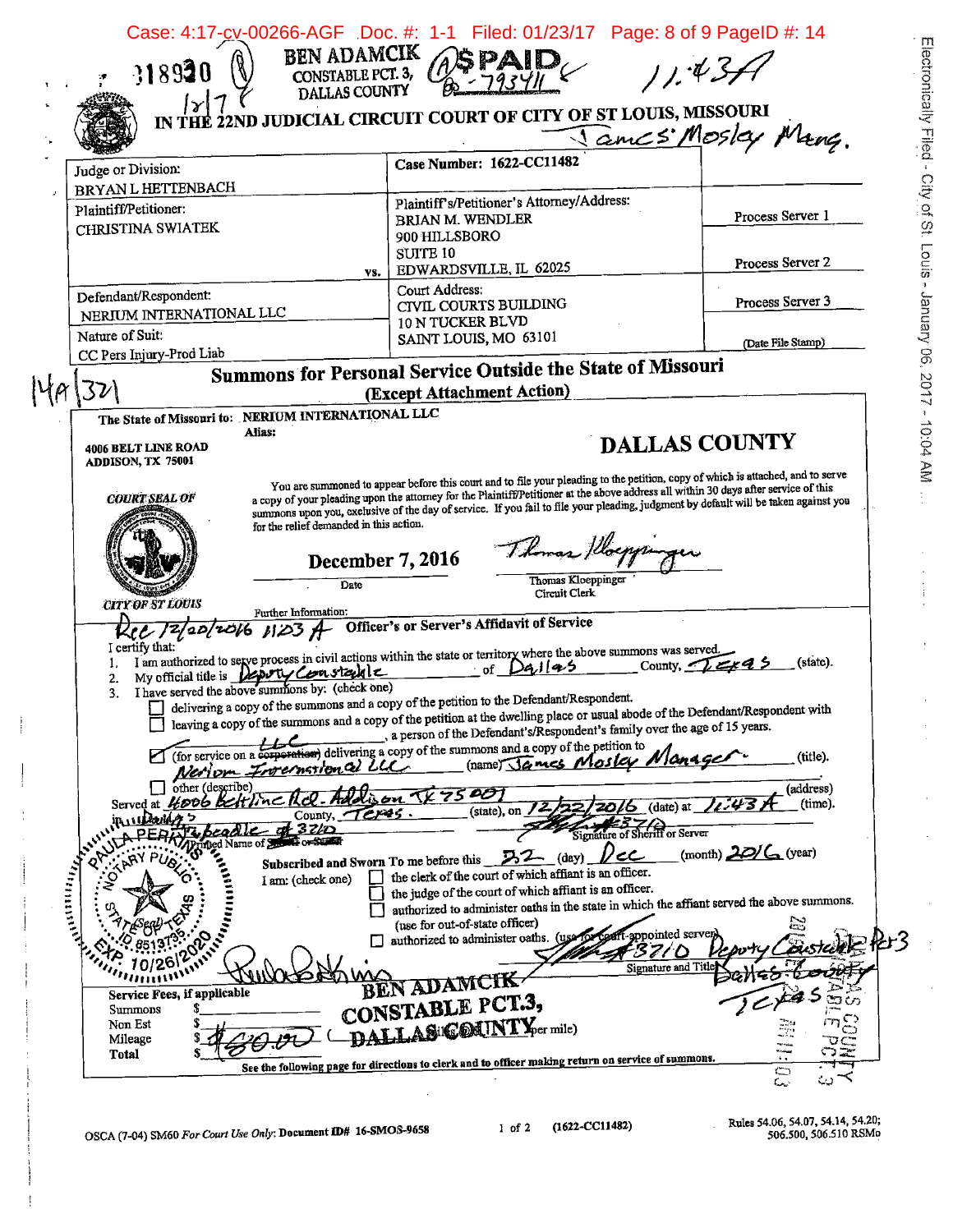#### **Directions to Clerk**

Personal service outside the State of Missouri is permitted only upon certain conditions set forth in Rule 54. The clerk should insert in the summons the names of only the Defendant/Respondent or Defendants/Respondents who are to be personally served by the officer to whom the summons is delivered. The summons should be signed by the clerk or deputy clerk under the seal of the court and a copy of the summons and a copy of the petition for each Defendant/Respondent should be mailed along with the original summons to the officer who is to make service. The copy of the summons may be a carbon or other copy and should be signed and sealed in the same manner as the original but it is unnecessary to certify that the copy is a true copy. The copy of the motion may be a carbon or other copy and should be securely attached to the copy of the summons but need not be certified a true copy. If the Plaintiff's/Petitioner has no attorney, the Plaintiff's/Petitioner's address and telephone number should be stated in the appropriate square on the summons. This form is not for use in attachment actions. (See Rule 54.06, 54.07 and 54.14)

#### Directions to Officer Making Return on Service of Summons

A copy of the summons and a copy of the motion must be served on each Defendant/Respondent. If any Defendant/Respondent refuses to receive the copy of the summons and motion when offered, the return shall be prepared accordingly so as to show the offer of the officer to deliver the summons and motion and the Defendant's/Respondent's refusal to receive the same.

Service shall be made: (1) On Individual. On an individual, including an infant or incompetent person not having a legally appointed guardian, by delivering a copy of the summons and motion to the individual personally or by leaving a copy of the summons and motion at the individual's dwelling house or usual place of abode with some person of the family over 15 years of age, or by delivering a copy of the summons and petition to an agent authorized by appointment or required by law to receive service of process; (2) On Guardian. On an infant or incompetent person who has a legally appointed guardian, by delivering a copy of the summons and motion to the guardian personally, (3) On Corporation, Partnership or Other Unincorporated Association. On a corporation, partnership or unincorporated association, by delivering a copy of the summons and motion to an officer, partner, or managing or general agent, or by leaving the copies at any business office of the Defendant/Respondent with the person having charge thereof or by delivering copies to its registered agent or to any other agent authorized by appointment or required by law to receive service of process; (4) On Public or Quasi-Public Corporation or Body. Upon a public, municipal, governmental or quasi-public corporation or body in the case of a county, to the mayor or city clerk or city attorney in the case of a city, to the chief executive officer in the case of any public, municipal, governmental, or quasi-public corporation or body or to any person otherwise lawfully so designated.

Service may be made by an officer or deputy authorized by law to serve process in civil actions within the state or territory where such service is made.

Service may be made in any state or territory of the United States. If served in a territory, substitute the word "territory" for the word "state."

The office making the service must swear an affidavit before the clerk, deputy clerk, or judge of the court of which the person is an officer or other person authorized to administer oaths. This affidavit must state the time, place, and manner of service, the official character of the affiant, and the affiant's authority to serve process in civil actions within the state or territory where service is made.

Service must not be made less than ten days nor more than 30 days from the date the Defendant/Respondent is to appear in court. The return should be made promptly and in any event so that it will reach the Missouri Court within 30 days after service.

Electronically Filed - City of St. Louis - January 06, 2017 - 10:04 AM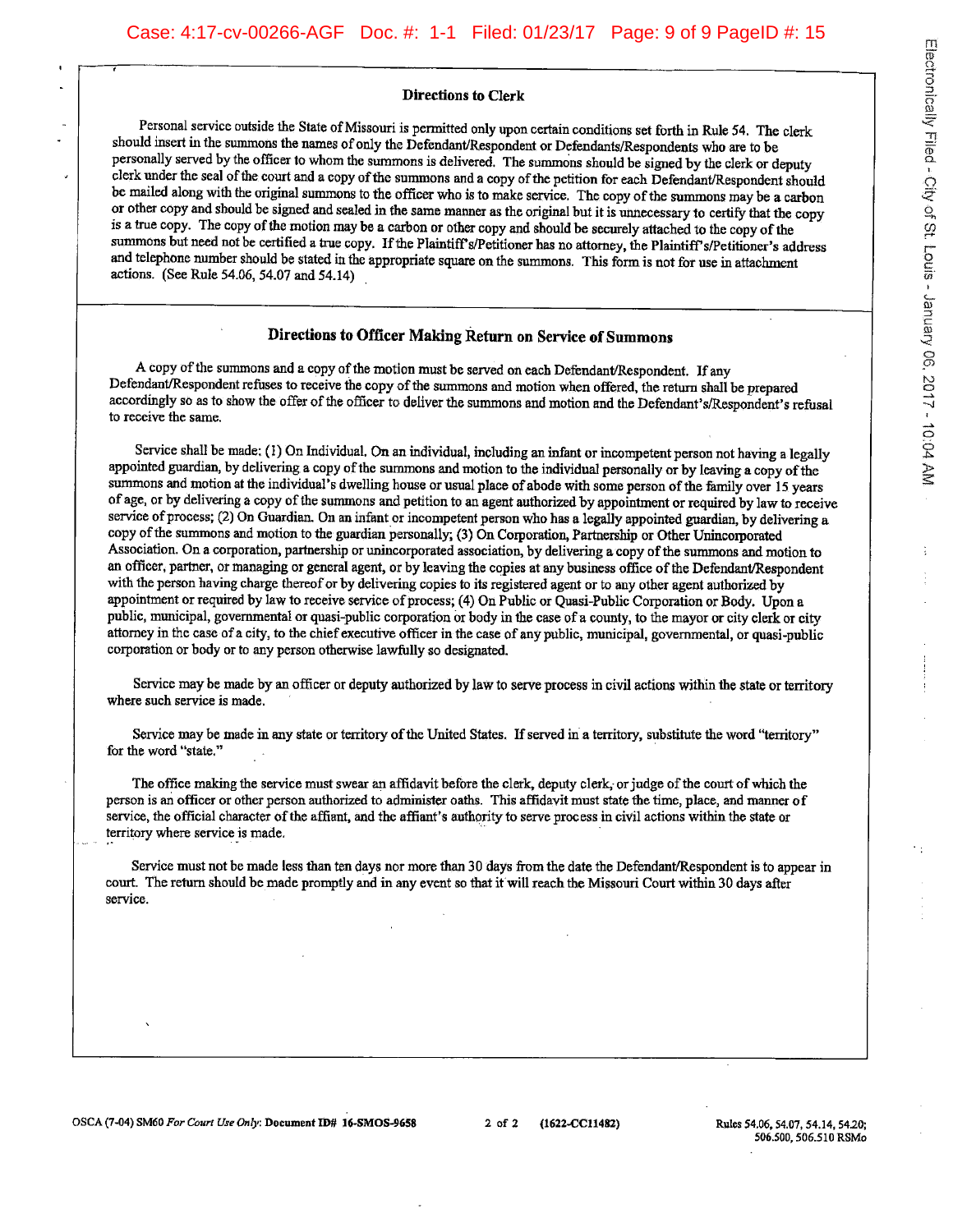# Case: 4:17-cv-00266-AGF Doc. #: 1-2 Filed: 01/23/17 Page: 1 of 1 PageID #: 16

JS 44 (Rev. 07/16)

# **CIVIL COVER SHEET**

The JS 44 civil cover sheet and the information contained herein neither replace nor supplement the filing and service of pleadings or other papers as required by law, except as<br>provided by local rules of court. This form

| L (a) PLAINTIFFS<br>Swiatek, Christina                                                                                                                                                                                                                                                                                                                                 |                                                                                                                                                                                                                                                                               |                                                                                                                                                                                                                                                                                                                                                                                                                                                                                            |                                    | DEFENDANTS<br>Nerium International, LLC                                                                                                                       |                                                                                                                                                   |                                                                                                                                 |                                                                                                                                                                                                                                                                                                                                                      |                                                       |                 |
|------------------------------------------------------------------------------------------------------------------------------------------------------------------------------------------------------------------------------------------------------------------------------------------------------------------------------------------------------------------------|-------------------------------------------------------------------------------------------------------------------------------------------------------------------------------------------------------------------------------------------------------------------------------|--------------------------------------------------------------------------------------------------------------------------------------------------------------------------------------------------------------------------------------------------------------------------------------------------------------------------------------------------------------------------------------------------------------------------------------------------------------------------------------------|------------------------------------|---------------------------------------------------------------------------------------------------------------------------------------------------------------|---------------------------------------------------------------------------------------------------------------------------------------------------|---------------------------------------------------------------------------------------------------------------------------------|------------------------------------------------------------------------------------------------------------------------------------------------------------------------------------------------------------------------------------------------------------------------------------------------------------------------------------------------------|-------------------------------------------------------|-----------------|
| (b) County of Residence of First Listed Plaintiff                                                                                                                                                                                                                                                                                                                      | (EXCEPT IN U.S. PLAINTIFF CASES)                                                                                                                                                                                                                                              | Madison County, IL                                                                                                                                                                                                                                                                                                                                                                                                                                                                         |                                    | County of Residence of First Listed Defendant<br>NOTE:                                                                                                        |                                                                                                                                                   | (IN U.S. PLAINTIFF CASES ONLY)<br>IN LAND CONDEMNATION CASES, USE THE LOCATION OF THE TRACT OF LAND INVOLVED.                   | Dallas County, TX                                                                                                                                                                                                                                                                                                                                    |                                                       |                 |
| Brian M. Wendler, 900 Hillsboro Ave., Ste. 10, Edwardsville, IL 62025<br>$(618) 692 - 0011$                                                                                                                                                                                                                                                                            |                                                                                                                                                                                                                                                                               |                                                                                                                                                                                                                                                                                                                                                                                                                                                                                            |                                    | Attorneys ( <i>If Known</i> )<br>Sandberg Phoenix & von Gontard P.C., 600 Washington Ave. - 15th<br>Floor, St. Louis, MO 63101<br>(314) 231-3332              |                                                                                                                                                   |                                                                                                                                 |                                                                                                                                                                                                                                                                                                                                                      |                                                       |                 |
| II. BASIS OF JURISDICTION (Place an "X" in One Box Only)                                                                                                                                                                                                                                                                                                               |                                                                                                                                                                                                                                                                               |                                                                                                                                                                                                                                                                                                                                                                                                                                                                                            |                                    | III. CITIZENSHIP OF PRINCIPAL PARTIES (Place an "X" in One Box for Plaintiff                                                                                  |                                                                                                                                                   |                                                                                                                                 |                                                                                                                                                                                                                                                                                                                                                      |                                                       |                 |
| 1 U.S. Government<br>Plaintiff                                                                                                                                                                                                                                                                                                                                         | □ 3 Federal Question<br>(U.S. Government Not a Party)                                                                                                                                                                                                                         |                                                                                                                                                                                                                                                                                                                                                                                                                                                                                            |                                    | (For Diversity Cases Only)<br>Citizen of This State                                                                                                           | PTF<br>DEF<br>O 1<br>$\Box$ 1                                                                                                                     | Incorporated or Principal Place<br>of Business In This State                                                                    | and One Box for Defendant)                                                                                                                                                                                                                                                                                                                           | PTF<br>CJ 4                                           | DEF<br>$\Box$ 4 |
| $\Box$ 2 U.S. Government<br>Defendant                                                                                                                                                                                                                                                                                                                                  | $\mathbf{M}$ 4 Diversity                                                                                                                                                                                                                                                      | (Indicate Citizenship of Parties in Item III)                                                                                                                                                                                                                                                                                                                                                                                                                                              |                                    | Citizen of Another State                                                                                                                                      | ิ 2ี 2<br>$\Box$ 2                                                                                                                                | Incorporated and Principal Place<br>of Business In Another State                                                                |                                                                                                                                                                                                                                                                                                                                                      | O 5                                                   | iX≾s            |
|                                                                                                                                                                                                                                                                                                                                                                        |                                                                                                                                                                                                                                                                               |                                                                                                                                                                                                                                                                                                                                                                                                                                                                                            |                                    | Citizen or Subject of a<br>Foreign Country                                                                                                                    | $\square$ $\zeta$                                                                                                                                 | <b>1</b> 3 Foreign Nation                                                                                                       |                                                                                                                                                                                                                                                                                                                                                      | O 6                                                   | <b>O</b> 6      |
| IV. NATURE OF SUIT (Place an "X" in One Box Only)                                                                                                                                                                                                                                                                                                                      |                                                                                                                                                                                                                                                                               |                                                                                                                                                                                                                                                                                                                                                                                                                                                                                            |                                    |                                                                                                                                                               |                                                                                                                                                   |                                                                                                                                 |                                                                                                                                                                                                                                                                                                                                                      |                                                       |                 |
| <b>CONTRACT</b><br>$\Box$ 110 Insurance                                                                                                                                                                                                                                                                                                                                | <b>TORTS</b><br>æ                                                                                                                                                                                                                                                             |                                                                                                                                                                                                                                                                                                                                                                                                                                                                                            |                                    | <b>FORFEITURE/PENALTY</b>                                                                                                                                     |                                                                                                                                                   | <b>BANKRUPTCY</b>                                                                                                               | <b>OTHER STATUTES</b>                                                                                                                                                                                                                                                                                                                                |                                                       |                 |
| $\Box$ 120 Marine<br>□ 130 Miller Act<br>$\Box$ 140 Negotiable Instrument<br><b>D</b> 150 Recovery of Overpayment<br>& Enforcement of Judgment<br>□ 151 Medicare Act<br>□ 152 Recovery of Defaulted<br><b>Student Loans</b><br>(Excludes Veterans)<br>□ 153 Recovery of Overpayment<br>of Veteran's Benefits<br>$\Box$ 160 Stockholders' Suits<br>7 190 Other Contract | PERSONAL INJURY<br>7 310 Airplane<br>1315 Airplane Product<br>Liability<br>□ 320 Assault, Libel &<br>Slander<br>□ 330 Federal Employers'<br>Liability<br>□ 340 Marine<br>7 345 Marine Product<br>Liability<br>□ 350 Motor Vehicle<br>7 355 Motor Vehicle<br>Product Liability | PERSONAL INJURY<br>365 Personal Injury -<br>Product Liability<br>□ 367 Health Care/<br>Pharmaceutical<br>Personal Injury<br>Product Liability<br>368 Asbestos Personal<br>Injury Product<br>Liability<br><b>PERSONAL PROPERTY</b><br>7 370 Other Fraud<br>$\Box$ 371 Truth in Lending<br>380 Other Personal<br>Property Damage<br>7 385 Property Damage<br>Product Liability<br>PRISONER PETITIONS<br><b>Habeas Corpus:</b><br>□ 463 Alien Detainee<br>□ 510 Motions to Vacate<br>Sentence |                                    | 5 625 Drug Related Seizure<br>of Property 21 USC 881<br>□ 690 Other<br><b>LABOR</b><br>710 Fair Labor Standards<br>Act<br>□ 720 Labor/Management<br>Relations | 1 423 Withdrawal<br>□ 820 Copyrights<br>□ 830 Patent<br>□ 840 Trademark<br>$J$ 861 HIA (1395ff)<br>□ 862 Black Lung (923)<br>□ 864 SSID Title XVI | $\Box$ 422 Appeal 28 USC 158<br>28 USC 157<br><b>PROPERTY RIGHTS</b><br><b>SOCIAL SECURITY</b><br>$\Box$ 863 DIWC/DIWW (405(g)) | 7 375 False Claims Act<br>7 376 Qui Tam (31 USC<br>3729(a)<br>400 State Reapportionment<br>$\square$ 410 Antitrust<br><sup>1</sup> 430 Banks and Banking<br>1 450 Commerce<br>460 Deportation<br>7 470 Racketeer Influenced and<br>Corrupt Organizations<br>1 480 Consumer Credit<br>□ 490 Cable/Sat TV<br>□ 850 Securities/Commodities/<br>Exchange |                                                       |                 |
| [J 195 Contract Product Liability<br>□ 196 Franchise<br><b>REAL PROPERTY</b><br>1 210 Land Condemnation<br>220 Foreclosure<br>□ 230 Rent Lease & Ejectment<br>240 Torts to Land                                                                                                                                                                                        | D 360 Other Personal<br>Injury<br>$\Box$ 362 Personal Injury -<br>Medical Malpractice<br><b>CIVIL RIGHTS</b><br>440 Other Civil Rights<br>□ 441 Voting<br>$\Box$ 442 Employment<br>$\Box$ 443 Housing/                                                                        |                                                                                                                                                                                                                                                                                                                                                                                                                                                                                            |                                    | □ 740 Railway Labor Act<br>751 Family and Medical<br>Leave Act<br>790 Other Labor Litigation<br>□ 791 Employee Retirement<br>Income Security Act              | $\Box$ 865 RSI (405(g))<br>7 871 IRS-Third Party                                                                                                  | <b>FEDERAL TAX SUITS</b><br>370 Taxes (U.S. Plaintiff<br>or Defendant)<br>26 USC 7609                                           | 5 890 Other Statutory Actions<br>1 891 Agricultural Acts<br>5 893 Environmental Matters<br>5 895 Freedom of Information<br>Act<br>5 896 Arbitration<br>7 899 Administrative Procedure<br>Agency Decision                                                                                                                                             | Act/Review or Appeal of                               |                 |
| 245 Tort Product Liability<br>7 290 All Other Real Property                                                                                                                                                                                                                                                                                                            | Accommodations<br>□ 445 Amer. w/Disabilities -<br>Employment<br>D 446 Amer. w/Disabilities<br>Other<br>D 448 Education                                                                                                                                                        | D 530 General<br>□ 535 Death Penalty<br>Other:<br>□ 540 Mandamus & Other<br>$\square$ 550 Civil Rights<br>555 Prison Condition<br>560 Civil Detainee -<br>Conditions of<br>Confinement                                                                                                                                                                                                                                                                                                     |                                    | <b>IMMIGRATION</b><br>1 462 Naturalization Application<br>□ 465 Other Immigration<br>Actions                                                                  |                                                                                                                                                   |                                                                                                                                 | □ 950 Constitutionality of<br><b>State Statutes</b>                                                                                                                                                                                                                                                                                                  |                                                       |                 |
| V. ORIGIN (Place an "X" in One Box Only)                                                                                                                                                                                                                                                                                                                               |                                                                                                                                                                                                                                                                               |                                                                                                                                                                                                                                                                                                                                                                                                                                                                                            |                                    |                                                                                                                                                               |                                                                                                                                                   |                                                                                                                                 |                                                                                                                                                                                                                                                                                                                                                      |                                                       |                 |
| $\Box$ 1 Original<br>Proceeding                                                                                                                                                                                                                                                                                                                                        | X2 Removed from<br>$\Box$ 3<br>State Court                                                                                                                                                                                                                                    | Remanded from<br>Appellate Court                                                                                                                                                                                                                                                                                                                                                                                                                                                           | $\Box$ 4 Reinstated or<br>Reopened | O 5<br>(specify)                                                                                                                                              | Transferred from<br>Another District                                                                                                              | Multidistrict<br>O 6<br>Litigation -<br>Transfer                                                                                |                                                                                                                                                                                                                                                                                                                                                      | $\Box$ 8 Multidistrict<br>Litigation -<br>Direct File |                 |
| <b>VI. CAUSE OF ACTION</b>                                                                                                                                                                                                                                                                                                                                             | 28 U.S.C. Sec. 1332<br>Brief description of cause:                                                                                                                                                                                                                            | Cite the U.S. Civil Statute under which you are filing (Do not cite jurisdictional statutes unless diversity):<br>Alleged personal injury from skin care product                                                                                                                                                                                                                                                                                                                           |                                    |                                                                                                                                                               |                                                                                                                                                   |                                                                                                                                 |                                                                                                                                                                                                                                                                                                                                                      |                                                       |                 |
| VII. REQUESTED IN<br><b>COMPLAINT:</b>                                                                                                                                                                                                                                                                                                                                 | UNDER RULE 23, F.R.Cy.P.                                                                                                                                                                                                                                                      | <b>I</b> CHECK IF THIS IS A CLASS ACTION                                                                                                                                                                                                                                                                                                                                                                                                                                                   |                                    | <b>DEMANDS</b><br>in excess of \$75,000                                                                                                                       |                                                                                                                                                   | CHECK YES only if demanded in complaint:<br><b>JURY DEMAND:</b>                                                                 | X Yes                                                                                                                                                                                                                                                                                                                                                | $\Box$ No                                             |                 |
| VIII. RELATED CASE(S)<br>IF ANY                                                                                                                                                                                                                                                                                                                                        | (See instructions):                                                                                                                                                                                                                                                           | <b>JUDGE</b>                                                                                                                                                                                                                                                                                                                                                                                                                                                                               |                                    |                                                                                                                                                               |                                                                                                                                                   | DOCKET NUMBER                                                                                                                   |                                                                                                                                                                                                                                                                                                                                                      |                                                       |                 |
| <b>DATE</b><br>01/23/2017<br><b>FOR OFFICE USE ONLY</b>                                                                                                                                                                                                                                                                                                                |                                                                                                                                                                                                                                                                               | SIGNATURE OF ATTORNEY OF RECORD<br>/s/ Stephen M. Strum                                                                                                                                                                                                                                                                                                                                                                                                                                    |                                    |                                                                                                                                                               |                                                                                                                                                   |                                                                                                                                 |                                                                                                                                                                                                                                                                                                                                                      |                                                       |                 |
| RECEIPT#                                                                                                                                                                                                                                                                                                                                                               | <b>AMOUNT</b>                                                                                                                                                                                                                                                                 | <b>APPLYING IFP</b>                                                                                                                                                                                                                                                                                                                                                                                                                                                                        |                                    | JUDGE                                                                                                                                                         |                                                                                                                                                   | MAG. JUDGE                                                                                                                      |                                                                                                                                                                                                                                                                                                                                                      |                                                       |                 |